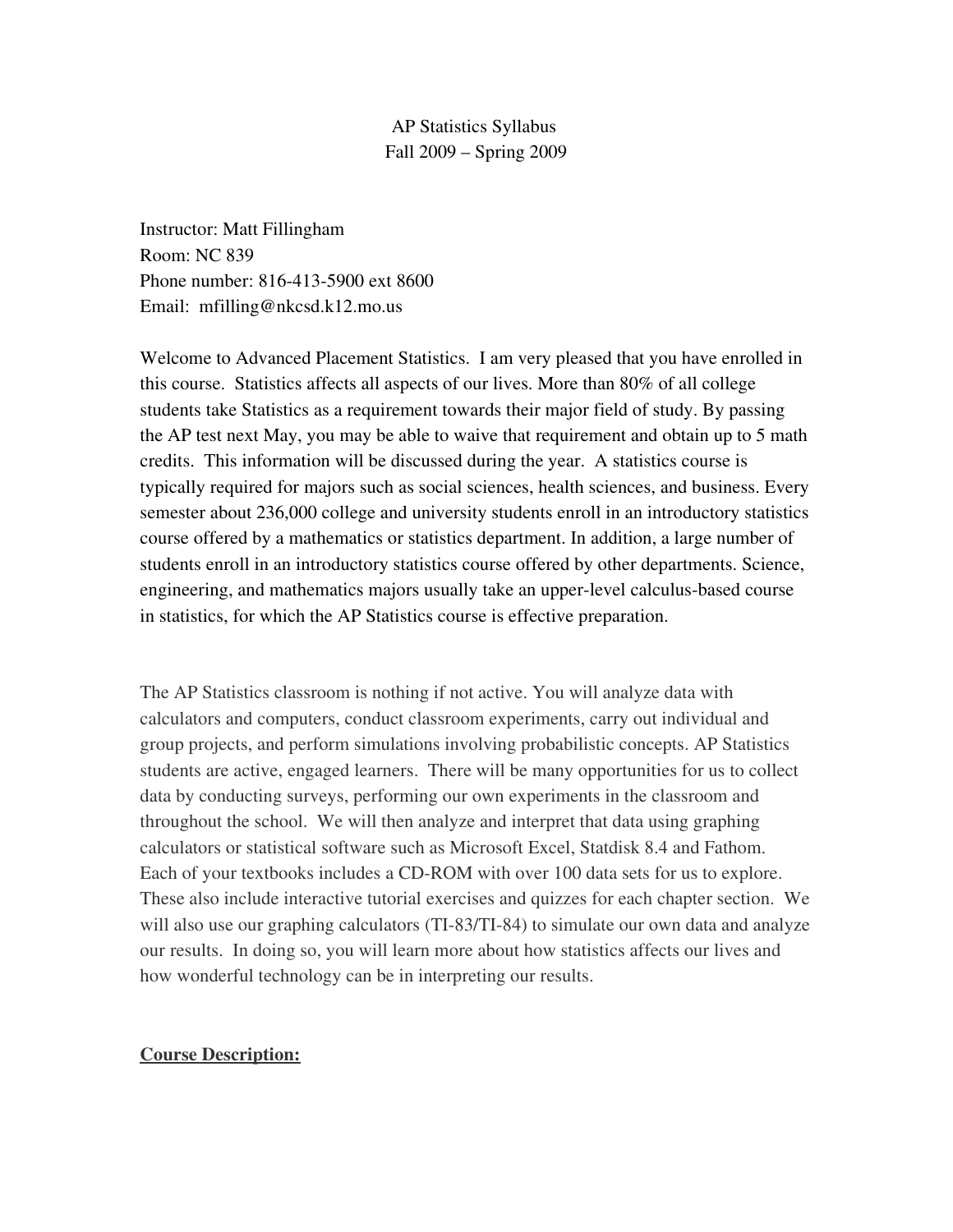The textbook that will be used in this course is Brase, Charles Henry and Brase, Corrinne Pellillo. *Understandable Statistics, Concepts and Methods*, New York, NY: Houghton Mifflin Company, 2006, Eighth Edition.

An additional resource is *Barron's AP Statistics* written by Martin Sternstein,Ph.D., Professor of Mathematics Ithaca, New York, 2008, 4<sup>th</sup> Edition. This resource has practice problems and reviews for each of the topics covered on the AP Exam.

This course will be comprised of four basic concepts.

- 1. Exploring Data: Describing patterns and departures from patterns a. Chapters 2, 3
- 2. Sampling and Experimentation: Planning and conducting a study a. Chapter 1 and Semester Project
- 3. Anticipating Patterns: Exploring random phenomena using probability and simulation
	- a. Chapters 4, 5, 6, 7, 10
- 4. Statistical Inference: Estimating population parameters and testing hypotheses
	- a. Chapters 8, 9, 11 and Second Semester Project

Important components of this course will include the use of technology, projects and cooperative group problem solving, and writing, as a part of concept-oriented instruction and assessment. Emphasis will be placed on writing complete responses using appropriate justifications throughout the course on homework assignments, class activities, projects and tests. In addition, students will practice this skill by working released AP Statistics free response questions and using a scoring guide to evaluate their response.

| Dates               | Topic and Activities                                             |
|---------------------|------------------------------------------------------------------|
| Aug $20 -$ Aug $30$ | Chapter 1 – Getting Started                                      |
|                     | Simulations, Simple Random Samples and other Sampling Techniques |
|                     | <b>Experimental Design and Observational Studies</b>             |
|                     | <b>Activity: Stanley Milgram Experiment</b>                      |
|                     | Lurking Variables, Placebo Effect, Control Group                 |
|                     | Replication and Randomization                                    |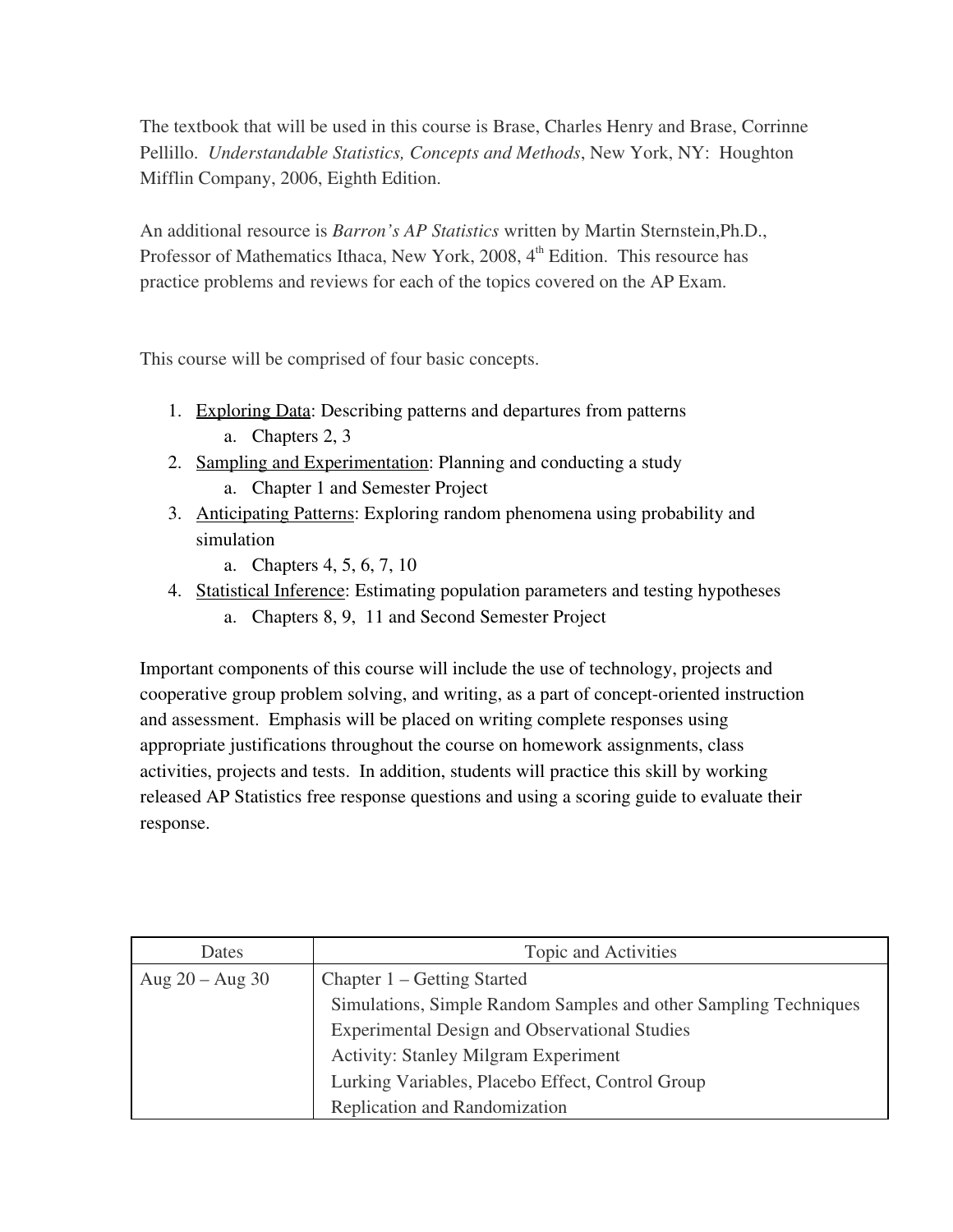|                    | Surveys, Likert scale, Voluntary Response, and Hidden Bias                   |
|--------------------|------------------------------------------------------------------------------|
|                    | Chapter 1 Project – Students find an article and answer the following        |
|                    | questions giving an explanation for each response:                           |
|                    | Is the research an observation or an experiment? Is the variable             |
|                    | qualitative or quantitative? What is the implied population? What            |
|                    | method was used to collect the data? At what level is the data? What         |
|                    | could have been done to improve the research and reduce bias?                |
| Sept $4 -$ Sept 14 | Chapter 2 – Organizing Data                                                  |
|                    | Bar Graphs, Circle Graphs, and Time-Series Graphs                            |
|                    | Frequency Tables and Histograms                                              |
|                    | <b>Cumulative and Relative Frequency</b>                                     |
|                    | Ogives and Dotplots                                                          |
|                    | <b>Distribution Shapes</b>                                                   |
|                    | Stem Plots and back-to-back stem plots\                                      |
|                    | Activity – Number of cell phone contacts – Students explore data by          |
|                    | creating a frequency table, histogram, circle graph and stem-and-leaf plot   |
|                    | for the number of cell phone contacts for everyone in the class.             |
| Sept 17 – Sept 28  | Chapter 3 – Averages and Variation                                           |
|                    | <b>Measures of Center</b>                                                    |
|                    | Measures of Spread                                                           |
|                    | Coefficient of Variation and Chebyshev's theorem                             |
|                    | Percentiles and Box-Plots                                                    |
|                    | <b>Outliers and Interquartile Range</b>                                      |
|                    | Activity - Exploring Univariate Data – students collect data from teachers   |
|                    | and then find the measures of center, measures of spread, create a           |
|                    | histogram and boxplot. Students also apply linear transformations to the     |
|                    | data and explore its effect on the measures of center and spread.            |
| Oct $1 - Oct$ 12   | Chapter 4 – Elementary Probability Theory                                    |
|                    | Law of large numbers, Sample Space, Complementary Events                     |
|                    | Addition Rule and Multiplication Rule                                        |
|                    | Independent events                                                           |
|                    | Mutually exclusive events                                                    |
|                    | <b>Counting Techniques</b>                                                   |
|                    | Permutations and Combinations                                                |
|                    | Activity – Pepsi v. Coke Students will plan and conduct an experiment to     |
|                    | see who can guess which of three cups holds a different cola than the        |
|                    | other two cups. They will then simulate the same experiment 40 times on      |
|                    | their graphing calculators and compare their results to the true probability |
|                    | of blinding guessing which cup holds a different cola.                       |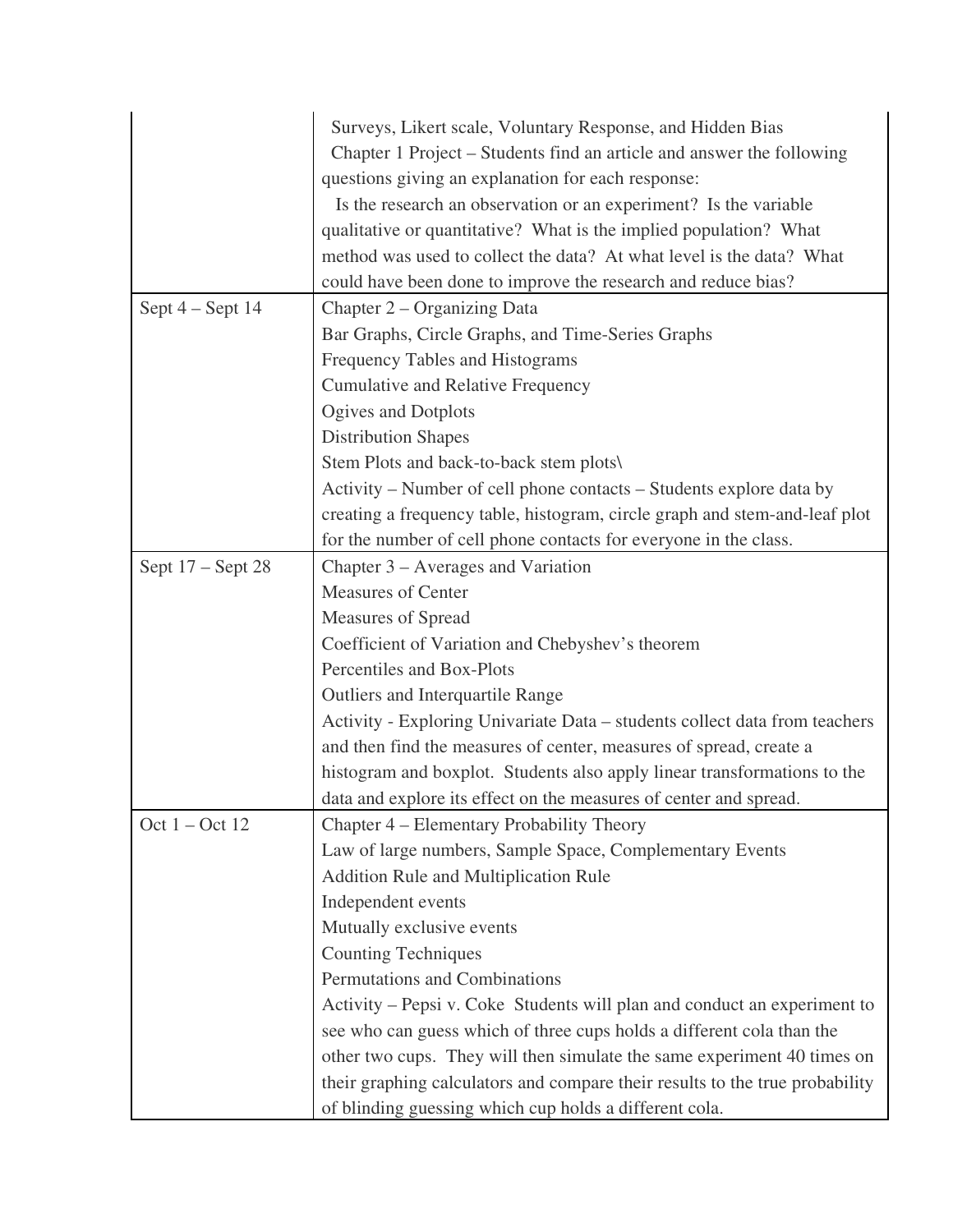| Oct 16 – Oct 29  | Chapter 5 – The Binomial Probability Distribution and Related Topics        |
|------------------|-----------------------------------------------------------------------------|
|                  | Random Variables and Probability Distributions                              |
|                  | <b>Continuous and Discrete Data</b>                                         |
|                  | Linear Combinations of Independent Random Variables                         |
|                  | <b>Binomial Distribution</b>                                                |
|                  | Geometric and Poisson Distributions                                         |
|                  | Poisson Approximation to the Binomial Distribution                          |
| Oct 30 – Nov 12  | Chapter 6 - Normal Distributions                                            |
|                  | <b>Empirical Rule</b>                                                       |
|                  | z-scores                                                                    |
|                  | Normal Approximation to the Binomial Distribution                           |
| Nov $14 - Nov20$ | Chapter 7 – Introduction to Sampling Distributions                          |
|                  | The Central Limit Theorem                                                   |
|                  | Activity – Students will calculate the mean mint date of pennies of various |
|                  | sample sizes and construct histograms to look at the distributions.         |
|                  | <b>Sampling Distributions for Proportions</b>                               |
| Nov $26 - Dec 5$ | Chapter 8 – Estimation                                                      |
|                  | Confidence Intervals                                                        |
|                  | t distribution                                                              |
|                  | Choosing Sample Size n                                                      |
| Dec $6 - Dec 13$ | First Semester Project**                                                    |
| Dec 17 – Dec 19  | <b>First Semester Final</b>                                                 |
| Jan 3 - Jan 18   | Chapter 9 – Hypothesis Testing                                              |
|                  | Null Hypothesis and Alternate Hypothesis                                    |
|                  | p-value                                                                     |
|                  | Type I and Type II Errors                                                   |
|                  | Activity – Does Mars candy accurately claim their color distributions for   |
|                  | M & Ms?                                                                     |
| Jan 22 – Feb 5   | Chapter 10 – Correlation and Regression                                     |
|                  | Scatter diagrams and linear correlation                                     |
|                  | Correlation coefficient r                                                   |
|                  | Coefficient of Determination                                                |
|                  | Residual                                                                    |
|                  | Multiple regression                                                         |
|                  | Coefficient of Multiple Determination                                       |
|                  | Activity – Barbie Bungee Drop                                               |
| Feb 7 - Feb 29   | Chapter 11 – Chi-Square and F Distributions                                 |
|                  |                                                                             |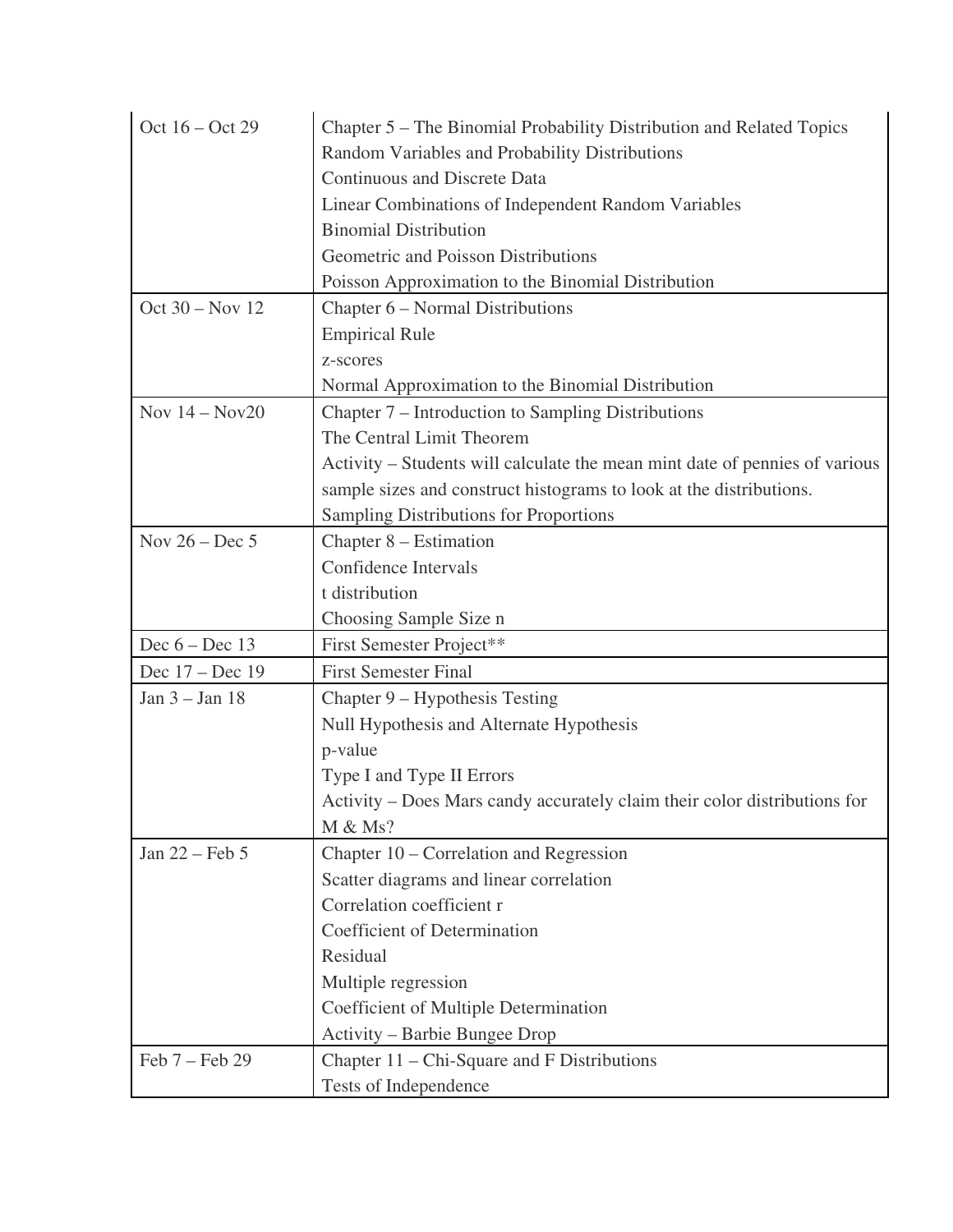|                  | Goodness of Fit                                     |
|------------------|-----------------------------------------------------|
|                  | Confidence interval for variance                    |
| Mar $3 -$ Mar 14 | Chapter 12 – Nonparametric Statistics               |
|                  | The Sign Test for Matched Pairs                     |
|                  | <b>Spearman Rank Correlation</b>                    |
| Mar 17 – Mar 21  | <b>Spring Break</b>                                 |
| April            | Second Semester Project**/AP Statistics Exam Review |
| May 8, 2008      | <b>AP Statistics Exam</b>                           |

### \*\*Semesters Project:

Students will decide upon a research topic that involves the collection of data by wording two questions so that the data will be at the ratio level. They will collect at least 50 data items for each question. A written report should include why that topic was chosen, how they collected their data and what measures they take to reduce bias. They need to justify why the design of their experiment was effective. The data needs to be presented in both tables and graphs using a stem plot, histogram, boxplot and circle graph that are clearly and consistently labeled. Students will summarize the results and give the 95% confidence interval for the population mean. Students will also present their research to the class using Power point. Interpretation of those results should be in the written report and oral presentation and should answer the following questions: What conclusions can be drawn from the experiment? What could be done differently if the experiment were repeated? What was learned about the implied population? Were any problems encountered during the project?

Second semester, students will perform their own hypothesis testing. The subject may or may not relate to their previous research. They will collect two sets of data about one topic and make a scatter diagram to estimate the degree of correlation. They will compute the correlation coefficient, find the equation of the least-squares line and determine if the sample correlation coefficient is statistically significant. A written essay should include the main points of their findings. Emphasis will be placed on writing complete responses using appropriate justifications.

# Instructional Approach:

Although this course tends to be lecture based, I believe that it is imperative to incorporate as much group learning into this class as possible. Therefore, students should expect to do a great deal of active learning in this course. Many of the things that we do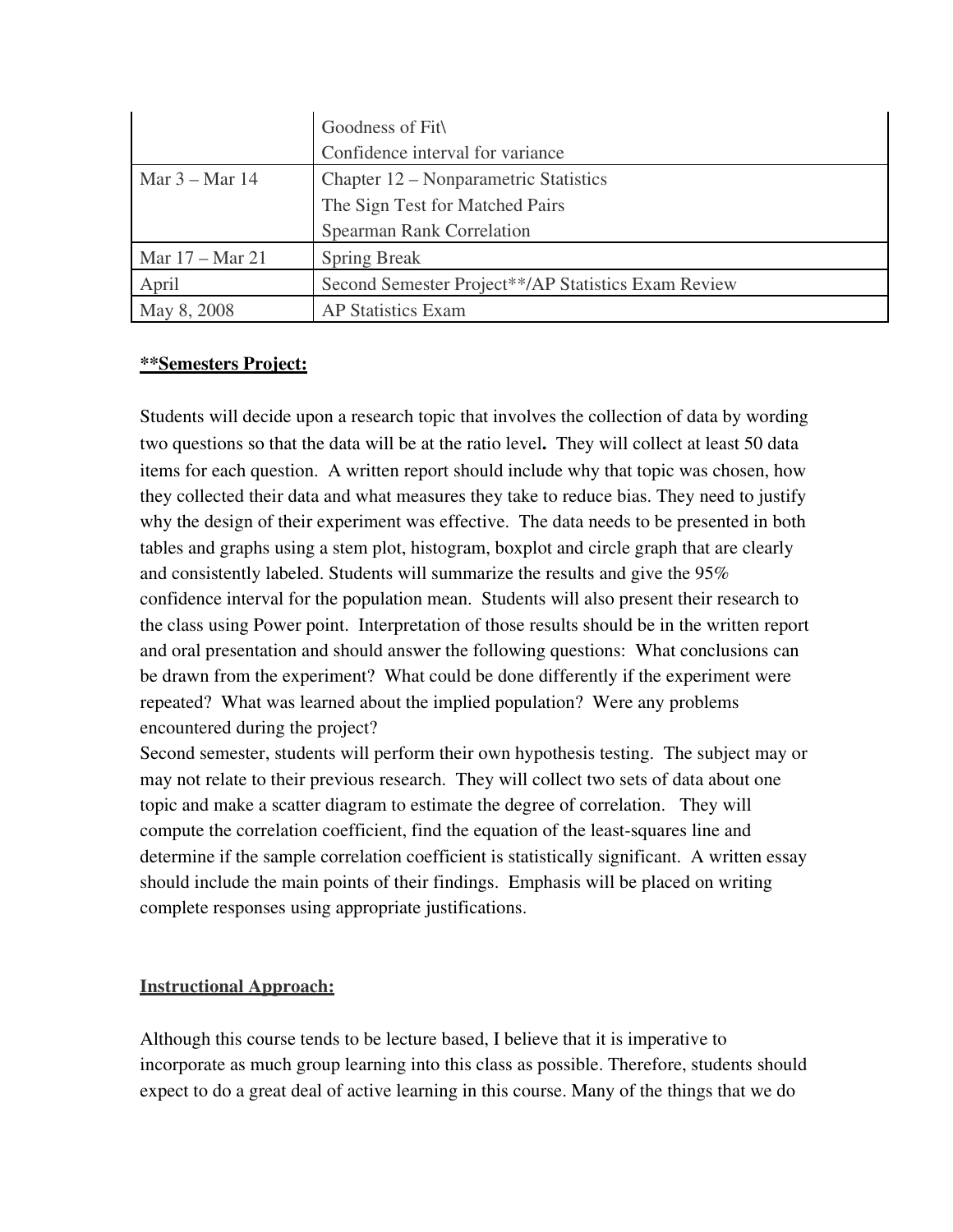in this course will be done together; in other words, each student will share a responsibility in teaching as well as learning. You should not plan on performing 50 minute lectures, but you should be prepared to play the role of "expert" in certain situations through presentation of projects to the class. For example if the data you collect does not show expected results, we will want to analyze why and be able to back up our interpretations using reasoning and statistics. I am convinced that this approach will ensure the greatest level of success for all of the individuals involved in this class.

# Required Supplies:

- 1. Textbook. Brase, Charles Henry and Brase, Corrinne Pellillo. *Understandable Statistics, Concepts and Methods*, New York, NY: Houghton Mifflin Company, 2006, Eighth Edition.
- 2. Writing Utensils. All of your homework, quizzes, and tests should be completed in pencil unless I tell you otherwise.
- 3. Paper. I recommend that you take notes in a spiral or on loose-leaf paper kept in a sturdy three-ring binder. You must complete all homework on loose-leaf paper. Do not throw notes or handouts away.
- 4. Graphing Calculator. A TI-83Plus/TI-84Plus graphing calculator will be beneficial in this course and may prove helpful in future math courses. I have a class set of 30 TI-83 Plus to use in class.

## **Grading Policy:**

- Your final grade will be based upon the following: Tests and Projects: 65% Homework and Class Activities: 25% Final: 10%
- Parts of each test will be formatted similarly to the AP Statistics examination. This means that you will see multiple choice and free response questions on every test. No partial credit will be given on multiplechoice questions, but it will be given on free response questions. Tests will contain material covered during previous chapters (in other words, the tests will have a "cumulative" aspect to